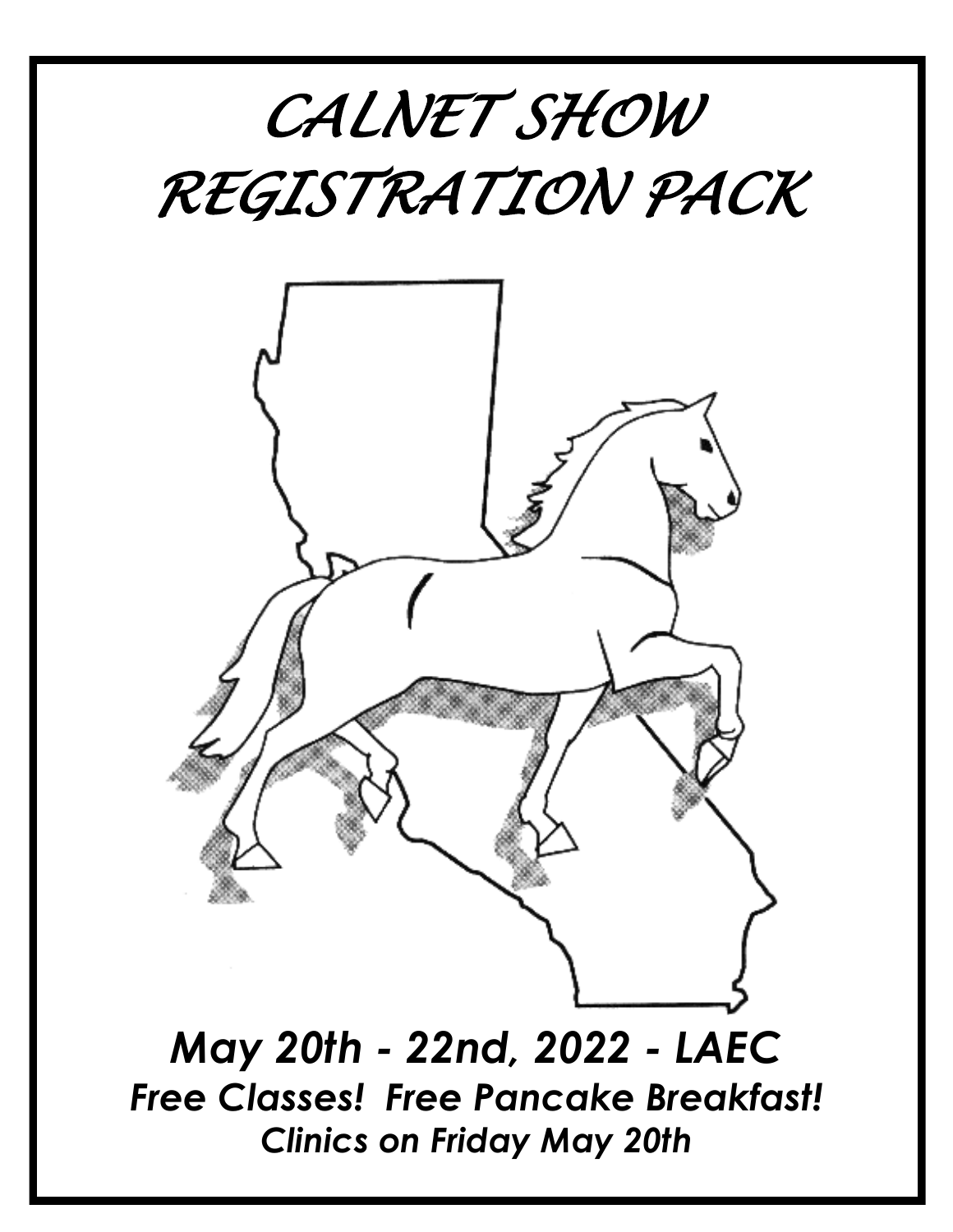# *Show Information*

| <b>Entries close:</b>                      | May 13, 2022                                                                                                                                                                                                                                                                                                                                                                                                                                                                                                                                                                                                                                                                                                                                                                                                                                     |                                                                                                                                                                                                                                                                                                                        |
|--------------------------------------------|--------------------------------------------------------------------------------------------------------------------------------------------------------------------------------------------------------------------------------------------------------------------------------------------------------------------------------------------------------------------------------------------------------------------------------------------------------------------------------------------------------------------------------------------------------------------------------------------------------------------------------------------------------------------------------------------------------------------------------------------------------------------------------------------------------------------------------------------------|------------------------------------------------------------------------------------------------------------------------------------------------------------------------------------------------------------------------------------------------------------------------------------------------------------------------|
| Fees:                                      | Classes:<br>Stalls:                                                                                                                                                                                                                                                                                                                                                                                                                                                                                                                                                                                                                                                                                                                                                                                                                              | FREE for all riders with disabilities. Open Dressage: \$40/class.<br>FREE for Nonprofit Centers for entire show.<br>Horse arrival after 1 PM Thursday through Sunday.                                                                                                                                                  |
|                                            | Payments:                                                                                                                                                                                                                                                                                                                                                                                                                                                                                                                                                                                                                                                                                                                                                                                                                                        | Make checks payable to "Ride On" Credit cards accepted.                                                                                                                                                                                                                                                                |
| <b>Contacts:</b>                           | Sara Jones,                                                                                                                                                                                                                                                                                                                                                                                                                                                                                                                                                                                                                                                                                                                                                                                                                                      | Bryan McQueeney, Show Manager: 818-378-0963 Email bryan@rideon.org<br>Show Manager: 818-512-8481 Email sara@rideon.org                                                                                                                                                                                                 |
| <b>Show Office:</b>                        |                                                                                                                                                                                                                                                                                                                                                                                                                                                                                                                                                                                                                                                                                                                                                                                                                                                  | CALNET Show Office on show grounds 5/19 to 5/22. Office phone: 818-840-8894<br>Shavings and Feed: Bring your own or US Feed on-site 818-559-9699                                                                                                                                                                       |
| Hotel:                                     |                                                                                                                                                                                                                                                                                                                                                                                                                                                                                                                                                                                                                                                                                                                                                                                                                                                  | See enclosed list of local hotels                                                                                                                                                                                                                                                                                      |
| <b>Silent Auction</b><br>Drawing:          | We are asking each riding center or individual to bring a silent auction item of<br>at least a \$50 value. Help us make it a great show by contributing a silent<br>auction gift basket. Please ask the parents of your riders to donate a gift basket<br>too!                                                                                                                                                                                                                                                                                                                                                                                                                                                                                                                                                                                   |                                                                                                                                                                                                                                                                                                                        |
| <b>Classification of</b><br><b>Riders:</b> | 1.<br>2.<br>level higher.                                                                                                                                                                                                                                                                                                                                                                                                                                                                                                                                                                                                                                                                                                                                                                                                                        | Riders must be able to guide and stop their horse. On the Athlete Entry<br>Form enter the number of aides and level of walk, trot or canter.<br>No cross entries by skill level. Do not enter one athlete in beginning trot<br>for one class and intermediate for another. You may not "challenge" a                   |
| <b>Splitting Classes:</b>                  | separately.                                                                                                                                                                                                                                                                                                                                                                                                                                                                                                                                                                                                                                                                                                                                                                                                                                      | In general, classes with more than 8 entries will be split; four or more riders with<br>the same disability, age or in the same discipline will be grouped or ribboned                                                                                                                                                 |
| <b>Order of Classes:</b>                   |                                                                                                                                                                                                                                                                                                                                                                                                                                                                                                                                                                                                                                                                                                                                                                                                                                                  | Up to four arenas are competing at once. Equitation classes run in numbered<br>order. Costume is Saturday at 1.00PM. Futures and Obstacle are "ride at will".<br>The schedule for Dressage and other classes will be posted.                                                                                           |
| <b>Class Notes:</b>                        | <b>Equitation:</b> Start Sat 10 AM with Canter then Advanced then Intermediate Trot.<br>Lunch break about 12 noon.<br>Continue Sat approx 1:30PM with Beginning Trot and then Walk.<br><u> Futures: 2019 tests. See tests in this registration package.</u><br>Dressage: Tests are 2019 USDF Intro and USEF Training and Up<br><b>Dressage and Futures:</b> An athlete may not enter both. Pick one.<br><b>Obstacle:</b> Saturday classes will close and be placed at the end of the day's<br>competition.<br><b>Open Dressage Classes:</b> CALNET is offering Open dressage schooling classes to<br>all who are interested. They will begin Sunday morning and continue as<br>needed. All instructors, volunteers and the public may enter open USDF/USEF<br>classes at \$40/test. (Riders with disabilities may enter these classes for free.) |                                                                                                                                                                                                                                                                                                                        |
| Sponsorships:                              |                                                                                                                                                                                                                                                                                                                                                                                                                                                                                                                                                                                                                                                                                                                                                                                                                                                  | Sponsorship flyers are available to help you raise money for your participation in<br>the show. This should be especially helpful for individual riders, volunteers and<br>programs that do not have their non-profit status. All money you raise this way<br>will be credited directly to your fees due for the show. |
|                                            |                                                                                                                                                                                                                                                                                                                                                                                                                                                                                                                                                                                                                                                                                                                                                                                                                                                  | <u>Checklist for a Complete Entry Package</u>                                                                                                                                                                                                                                                                          |
| Due by May 13:                             |                                                                                                                                                                                                                                                                                                                                                                                                                                                                                                                                                                                                                                                                                                                                                                                                                                                  | □Athlete Entry Forms                                                                                                                                                                                                                                                                                                   |

❑*Summary Entry Form* ❑*All fees for classes, stalls, meals* ❑*Liability & Media Release* ❑*Sponsor Checks*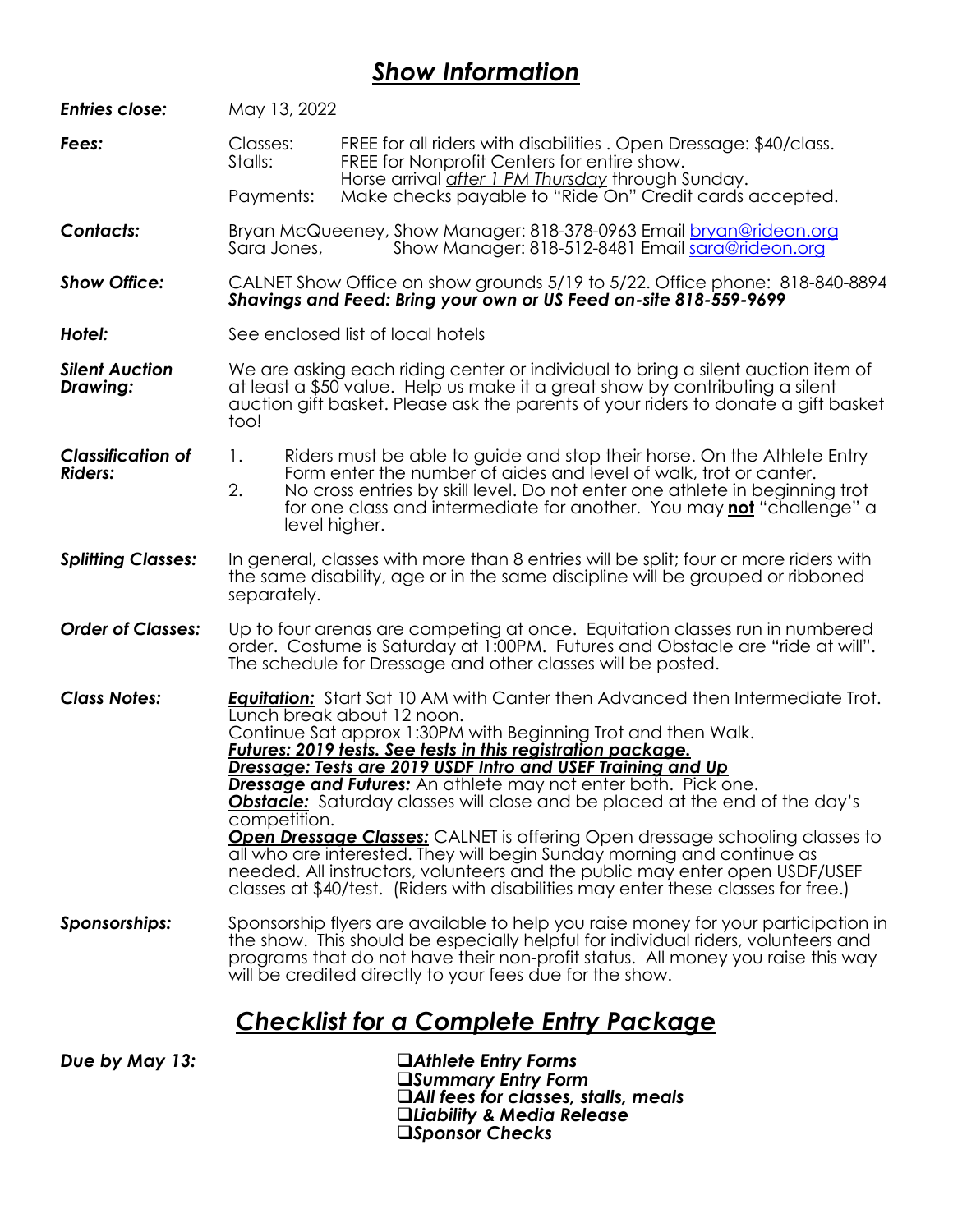

# *CALNET Show Schedule*

- *May 13* Deadline for all class entries and fees.
- **May 13** Program Deadline for recognition, advertising.

| Thursday, May 19 | 1:00PM<br>1:00PM                                                               | Barns open for horse arrivals<br>School horses in LAEC Arenas                                                                                                                                                       |
|------------------|--------------------------------------------------------------------------------|---------------------------------------------------------------------------------------------------------------------------------------------------------------------------------------------------------------------|
| Friday, May 20   | 9:00AM to 5:00PM<br>4:00PM to 5:00PM<br>5:30PM                                 | School horses in LAEC arenas.<br>Head Coach pick up Regi Package<br>Obstacle Course available for walking<br>Head Coach Meeting outside show office                                                                 |
|                  | 6:00 PM<br>6:30 PM                                                             | Free Dinner outside show office<br>Introduction to Para Equestrian<br>Demonstration and talks by Para Coaches<br>and Athletes                                                                                       |
| Saturday, May 21 | 6:00AM<br>8:45AM<br>9:00AM<br>10:00AM<br>10:00AM<br>10:00AM - 4:00PM           | Show grounds open.<br>Line up Parade.<br>Parade & Opening Ceremonies.<br>Begin Equitation Canter, Adv & Int Trot,<br>Begin Futures, Obstacle in Equidome<br>Silent Auction & Raffle (Saturday Only!)                |
|                  | 1.00PM<br>1:30PM<br>2:00PM                                                     | Costume Class<br>Continue with Equitation Beg Trot & Walk<br><b>Judge Barn Decorating Contest</b>                                                                                                                   |
| Sunday, May 22   | 6:00 AM<br>7:00AM - 9:30AM<br>8:00AM<br>10:00AM<br>12 Noon<br>1:00PM<br>2:00PM | Show grounds open.<br>Ranger's Pancake Breakfast<br><b>Free for All! Please RSVP!</b><br>Dressage, Showmanship, Obstacle<br>Pole Bending<br>Lunch on your own.<br><b>AWARDS Ceremony</b><br>Open Dressage continues |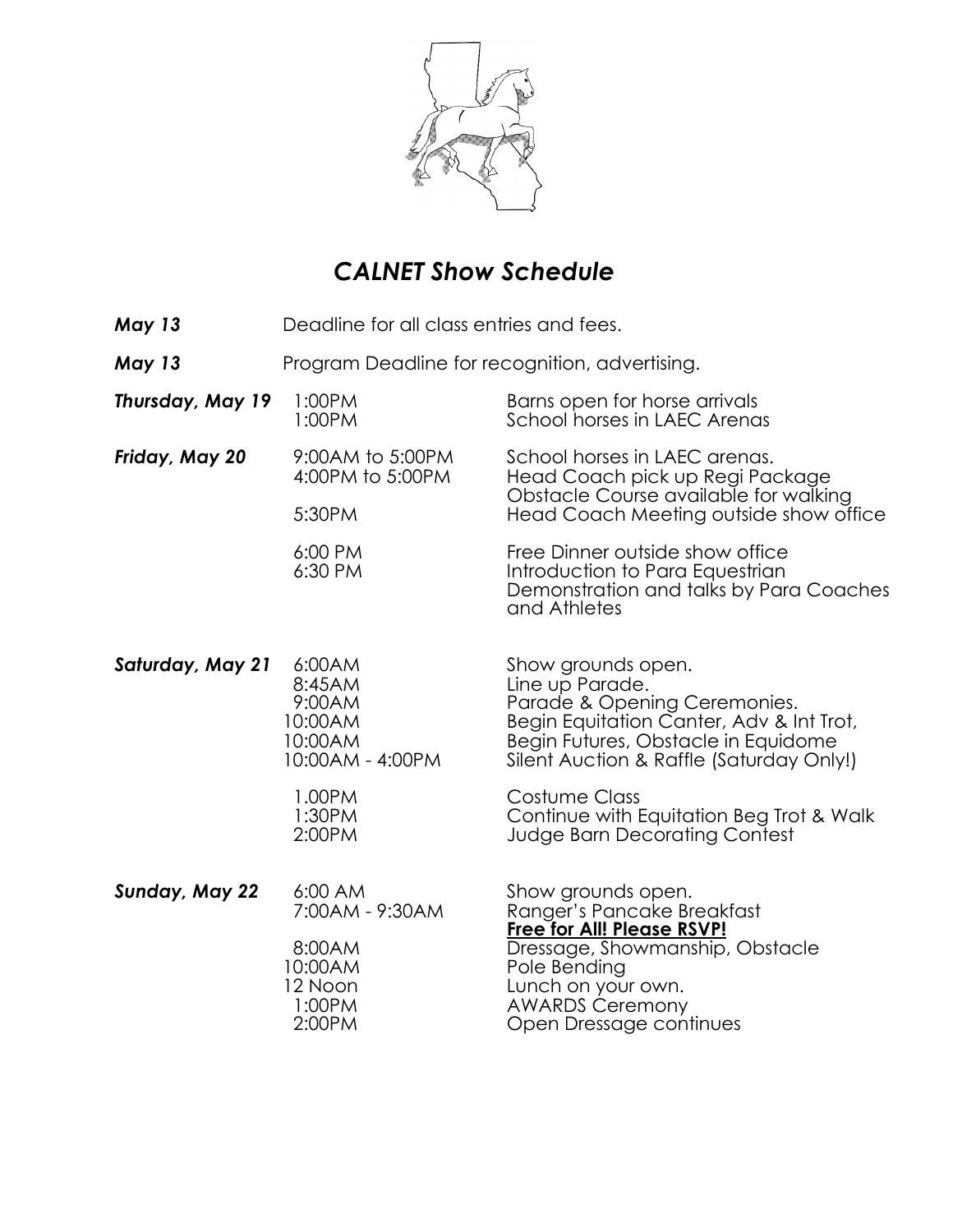

# *Saturday Class List - May 21, 2022*

## *Judges*

### *Amy Sheets and Connie Weinsoff - Equitation, Donna Spencer - Obstacle, Gloria Hamblin - Futures*

**Classes will be split for age, disability, English, and western where entries allow. Ribbons through 8th.** 

#### *Class .......Division………………………………………………………....Aides................. Description*

#### *Equitation*

|                                                                                                   | volunteer rider as a team<br>2 Equitation - Advanced Canter/Lope IndependentAs for Beg Canter plus figure 8 with simple change, canter |
|---------------------------------------------------------------------------------------------------|----------------------------------------------------------------------------------------------------------------------------------------|
|                                                                                                   | as a aroup.                                                                                                                            |
| 3 Equitation - Challenge Cup Adv. Canter Independent Individual work after group workout          |                                                                                                                                        |
| 4 Equitation - Intermediate Canter/LopeIndependentSame as Beginning only canter as a group        |                                                                                                                                        |
|                                                                                                   | 5Equitation - Beginning Canter/Lope IndependentWalk, Trot, Canter/lope in directions, circle, halt. Canter                             |
|                                                                                                   | work is one at a time                                                                                                                  |
|                                                                                                   |                                                                                                                                        |
|                                                                                                   | diagonals, two-point, trot a figure 8, ride without stirrups                                                                           |
|                                                                                                   |                                                                                                                                        |
|                                                                                                   |                                                                                                                                        |
| 9 Equitation - Challenge Cup Int. and Advanced TrotIndependentIndividual work after group workout |                                                                                                                                        |

#### *(Lunch Break until 1:30pm)*

#### *Costume*

|                   | ness; horse may be costumed also. |
|-------------------|-----------------------------------|
| $\bigcap$ hetaple |                                   |

#### *Obstacle*

| 32  Obstacle-Advanced Trot for Canter Riders  Independent  For Canter Level riders at the trot |  |
|------------------------------------------------------------------------------------------------|--|

#### *Futures*

| 39 ……… Futures - Intermediate Trot …………………………………………… Independent …. '' |  |
|------------------------------------------------------------------------|--|
|                                                                        |  |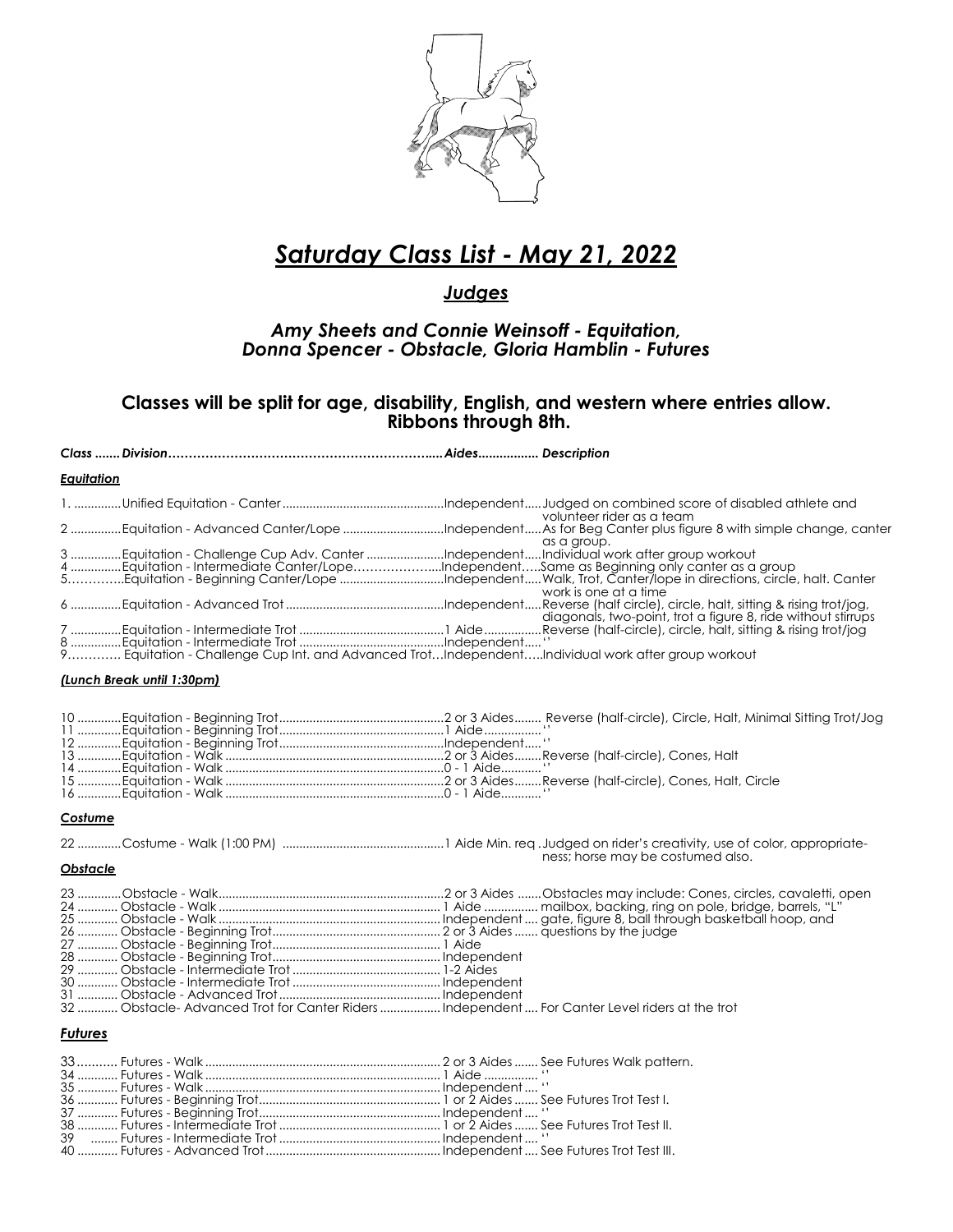

## *Sunday Class List - May 22, 2022*

### *Judges*

### *Amy Sheets and Connie Weinsoff - Showmanship, Donna Spencer - Obstacle, Tegan Kossowicz "L" - Dressage*

### *Classes will be split for age, disability, English, and western where entries allow. Ribbons through 8th.*

#### *Showmanship*

41 .............Showmanship- English ........................................................Judged on turnout and way of showing horse. 42 .............Showmanship - Western....................................................." "

#### *Dressgae Seat Equitation*

43………...Dressage Seat Equitation - Trot……………………………..Independent…...Suitability for Dressage, focused on seat and aids of rider 44………...Dressage Seat Equitation - Canter………………………...Independent

#### *Obstacle*

| 45 Obstacle classes will run from 9:00 to 11:00AM. |  |
|----------------------------------------------------|--|
|                                                    |  |
|                                                    |  |
|                                                    |  |

#### *Pole Bending*

| 59 Pole Bending - Advanced Trot for Canter RidersIndependent For Canter Level riders at the trot |  |
|--------------------------------------------------------------------------------------------------|--|

#### *Para-Equestrian Dressage - 60M Arena*

| 60 mmmmm FEI Para Eauestrian Grade 1 Test of Choice mmmmmmmlndependent mmmm Para-Eauestrian Tests available at |  |
|----------------------------------------------------------------------------------------------------------------|--|
| 61 FEI Para Equestrian Grade 2 Test of Choice Independent www.fei.org or uspea.org                             |  |
| 62 FEI Para Eauestrian Grade 3 Test of Choice Independent                                                      |  |
| 63 FEI Para Equestrian Grade 4 Test of Choice Independent                                                      |  |
|                                                                                                                |  |
| 65 FEI Para Equestrian Freestyle Test of ChoiceIndependent                                                     |  |

#### *Open Dressage Classes*

Open to any rider, coach, volunteer @ \$40/test - Program Riders enter as CALNET class - free

#### *Western Dressage Class*

80………….Western Dressage Test of Choice………………………..Independent……..Rider supplies test.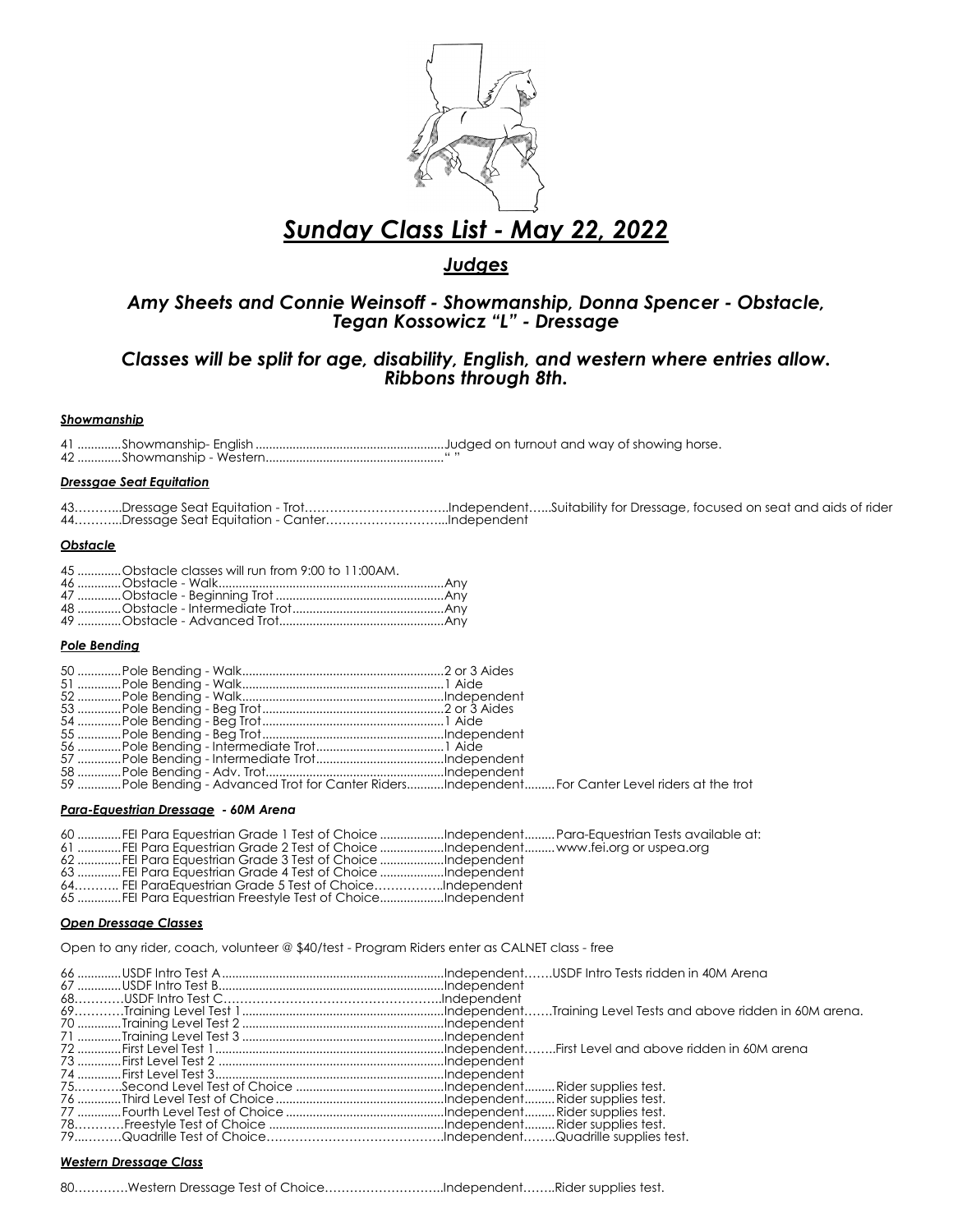

## **CALNET SHOW RULES AND GUIDELINES**

The Horse Show Committee is composed of the Show Managers. If deemed appropriate by the Show Committee violations of show rules may result in suspension from the current show and/or future shows. The Horse Show Committee will consider requests for reinstatement from any individual or program which provides evidence of compliance with show standards. The Horse Show Committee will have the discretion to exclude riders, coaches, volunteers, horse or programs based on the following criteria:

- A. Abuse of Horses
- B. Unauthorized Use of Horses.
- C. Violation of PATH Program Safety Guidelines and CALNET Show Rules including but not limited to:
	- i) Failure to wear an ASTM-SEI protective headgear that is approved for horseback riding while mounted or driving.
	- ii) Failure to use a safety stirrup, or wear riding boots or hard-soled shoes with a heel.
	- iii) Affixing a rider to the tack or horse.
- D. Failure to adhere to the directive of the Horse Show Committee or its members acting on its behalf.
- E. Late reservation for borrowed horse, late entry or late payment fees. Management has the right to combine, split or cancel classes and reassign borrowed horses as they see fit. All Riders must bring their own coach and necessary support personnel or make prior arrangements with the Horse Show Committee.

### **COACH GUIDELINES**

- If a tack change is necessary, please notify the Gate prior to the "Class Call".
- You must inform the show office of any scratches as soon as you know about them.
- Know your riders' schedules. You and your rider are responsible for making your class call.
- The Show Committee will stop or hold any class at any time if you notify the ring steward that you have a safety concern.
- All coaches, riders and volunteers must understand the rules and guidelines on these two pages and understand that the Show operates under the PATH International Program Safety Guidelines.
- Tack must be well-fitted and conform to each horse and rider's needs. Special adaptive tack may be used as needed provided that no rider shall be attached in anyway to the horse or saddle in accordance with PATH International policy, with the exception of materials that will break away readily and involuntarily; such as, Velcro & rubber bands.
- All competitors, coaches, anyone riding a horse, must wear an ASTM-SEI approved helmet with affixed chin strap at all times when mounted. No exceptions.
- Any rider, who is unable to post, or unable to sit the trot, should be clearly indicated on the entry form; non -verbal, hearing or sight-impaired riders may choose to wear arm bands during their class for safety purposes.

| $RED = Visual Impairment$        | $PURE = Non-sitting Trot/Jog$ | GREEN = Non-Verbal |
|----------------------------------|-------------------------------|--------------------|
| <b>BLUE = Hearing Impairment</b> | YELLOW = Non-posting Trot     |                    |

Classes will be split, combined or canceled at the discretion of the Horse Show Committee. The Obstacle Trail course will be available in print at the LAEC Friday afternoon. The course will be available for walking/wheeling after 3pm on Friday.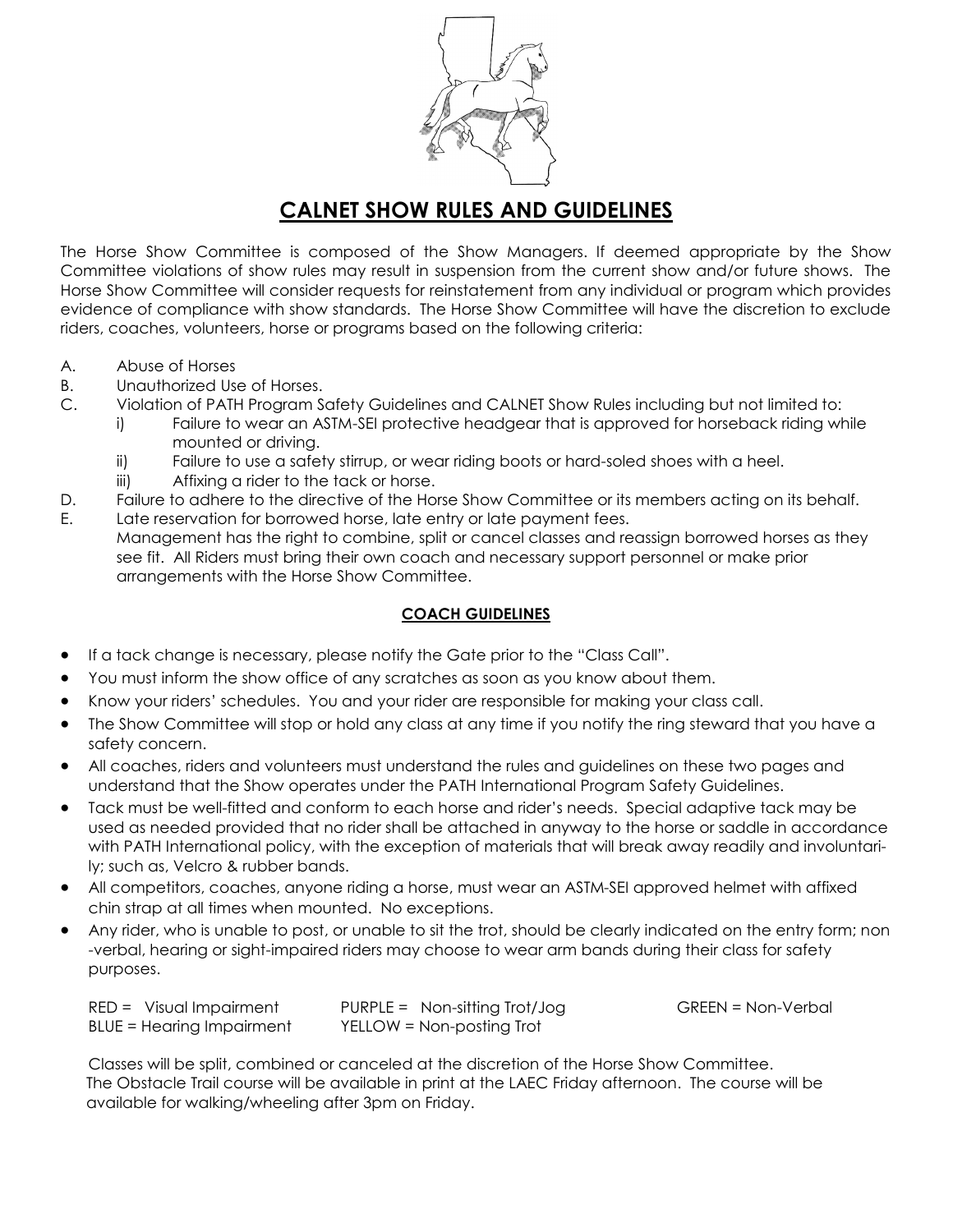

## **VOLUNTEER GUIDELINES**

As we watch our riders in the arena - sometimes confident, sometimes struggling - it is often difficult to remember that aides are in the arena for safety only. The integrity of our competition depends on aides not influencing the rider or the horse. We want you to know just how important you are and how delicate your role is to our riders. We want all riders to succeed, and we want to be fair to everyone. Keep in mind the following:

- Judges will penalize riders receiving unnecessary assistance. Wait for the rider to command the horse. This is perhaps the single most difficult thing for us to do.
- No Head Coach or family member may lead or sidewalk a student or relative without first obtaining permission from the Show Manager.
- Volunteers may caution a rider to "watch your spacing" but they are not allowed to give instructions.
- If spacing is a problem, a rider may direct his or her horse to circle or cut across the arena.
- The lead line must have 8 10" of slack. Don't pull the horse ever unless safety is an issue. Give the rider all the time he or she needs.
- Riders entered in independent classes may have a safety spotter of their choice in the arena with a lead line just in case for safety issues. This spotter has wide discretion to be as close or as far as he/she feels is appropriate under the circumstances.
- If there are 2 or more aides, the volunteer with the lead line has the responsibility to remain with the horse in the event of a problem. The sidewalker(s) assist the rider.
- If the horse you are working with appears to be upset, you may speak to it and try to calm it. If you feel the horse may disrupt the class, ask the rider to come in off the rail to settle down or if the horse is extremely upset you may ask the judge to be "excused."
- If your rider is closer than 2 horse lengths from another rider, tell your rider to watch his spacing.
- If you are in over your head or you feel there is a possibly dangerous situation, get backup help before an accident happens. If in doubt, err on the side of caution.

### **RIDER GUIDELINES & RING ETIQUETTE**

- All riders must be able to ask their horse to walk forward, halt and turn right and left without help from leader.
- Riders are expected to maintain proper spacing if you are closer than 2 horse lengths, circle or cut across the arena.
- At all times and at all gaits, the rider is in control of the horse. The volunteers are there for safety only. The judge will penalize riders who rely on volunteers for advice in the arena or whose volunteers guide the horse or "help" too much.
- In the Warm up arena, ride in the same direction as everyone else; if you do meet another horse, pass left shoulder to left shoulder.
- Faster horses ride closer to the rail; slower traffic should be at least 12 feet off the rail. It is the responsibility of the faster rider to tactfully avoid the slower rider.
- Don't halt on the rail.
- Mount and dismount outside the arena unless necessary.
- If you have to make adjustments; i.e., stirrup length, please make them in the warm up arena.
- Sighted riders need to give visually impaired riders the right of way. Visually impaired riders may be armbanded for safety purposes.
- Outside the arena, WALK ONLY.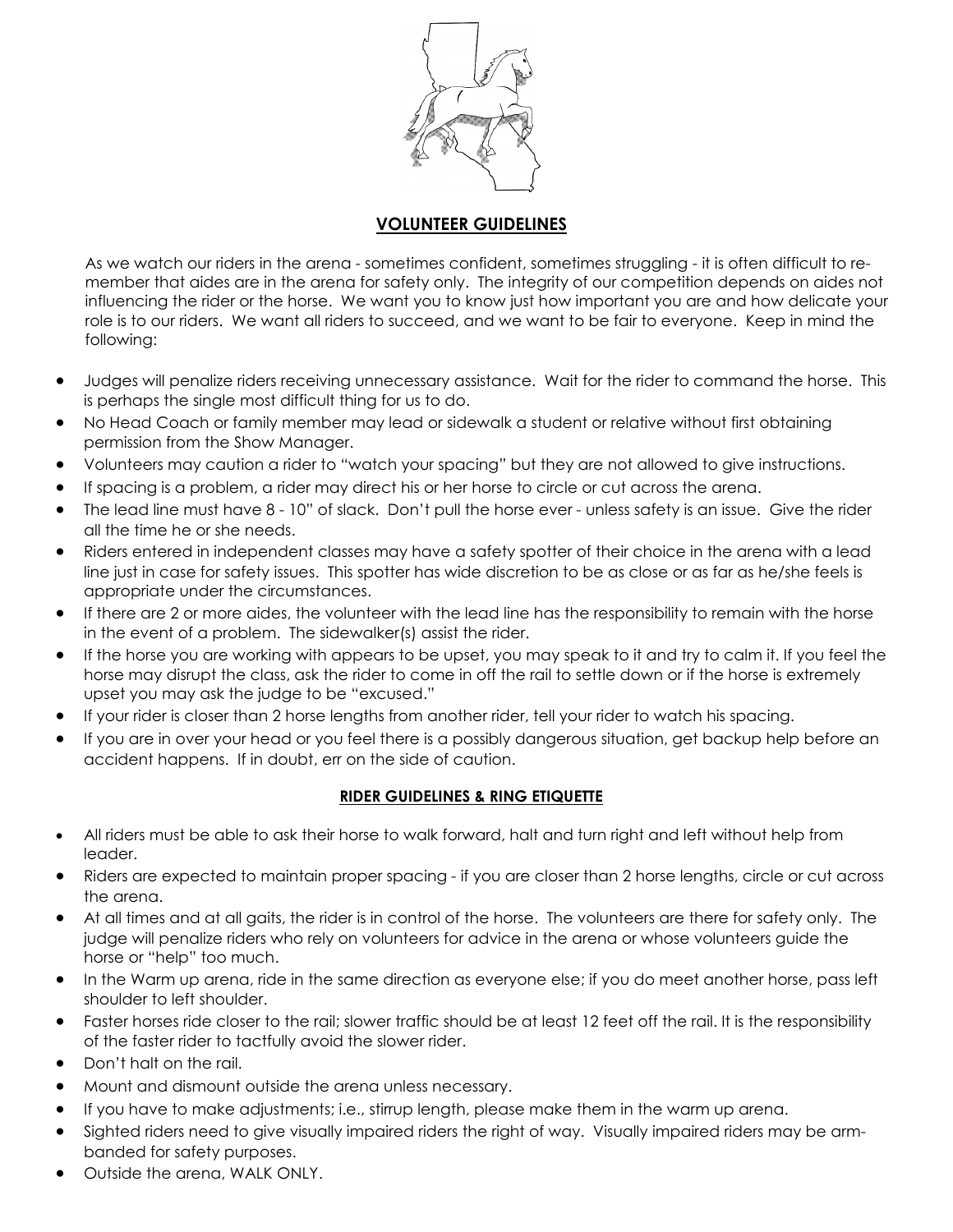# CALNET FUTURES

Futures is set up for those not yet ready for dressage and those who ride horses not trained in dressage. It is designed to test the rider's horsemanship skills as well as introducing the layout of the dressage arena. Harmony between horse and rider, smoothness of transitions and accuracy are all a part of horsemanship. In Futures the rider is judged, not the horse.

### **Futures Walk Only** (approx. 3 min. 15 sec.)

- A Enter walking down center line
- X Halt, Salute
- X Continue at Walk to C
- C Track left
- H Go between H and cone
- H to K Continue weaving cones (5 cones)
- K to F Continue at Walk
- F-X-H Change rein across diagonal at walk
- C Large circle right
- M Half circle right to G
- G Halt and salute, leave arena at walk

#### **Futures Beginning Trot** (approx. 3 min. 30 sec.)

- A Enter walking down center line
- X Halt, Salute
- X Continue at walk to C
- C Track right
- M to F Trot
- F Walk
- F to K Continue at walk
- K to H Weave Cones (5 cones)
- M to F Trot
- F Walk
- A Large circle right
- A Down center line
- X Halt, Salute

#### **NOTES:**

- **Halts to be with rider's knee at the letter**
- **No penalty to rider if pattern is called**
- **Arena is 20 X 40 meters**
- **Large circle is 20 meters (entire width of arena)**
- **Roundness of circle is most important**
- **Rider will enter after judge rings bell. For salute rider should nod to judge and proceed.**
- **Each ride has a 5 minute time limit**
- **Cones to be placed opposite M, B, & F, 8ft off the rail**
- **Judge will be at C**

#### **RIDER JUDGED ON:**

- **Accuracy in performing the figures**
- **Communication & control of horse**
- **General Presentation**
- **Horsemanship**

#### **Futures Intermediate Trot** (approx. 3 min. 15 sec.)

- A Enter walking down center line
- X Halt, Salute
- X Continue at walk to C
- C Track right
- M to F Trot
- F Walk
- Between A and K Trot
- K Go between K and cone
- K to H Continue weaving cones at trot
- C Large circle right
- Before M walk
- M Half circle right 10m to G
- G Halt, Salute

#### **Futures Advanced Trot** (approx. 2 min. 25 sec.)

- A Enter trotting down center line
- X Halt, Salute
- C Track left
- E Large circle left
- E Straight ahead
- Between K and A Walk
- F to E Walk
- E to H Continue at the walk
- Between H and C Trot
- B Large circle right
- A Down center line
- X Halt, salute

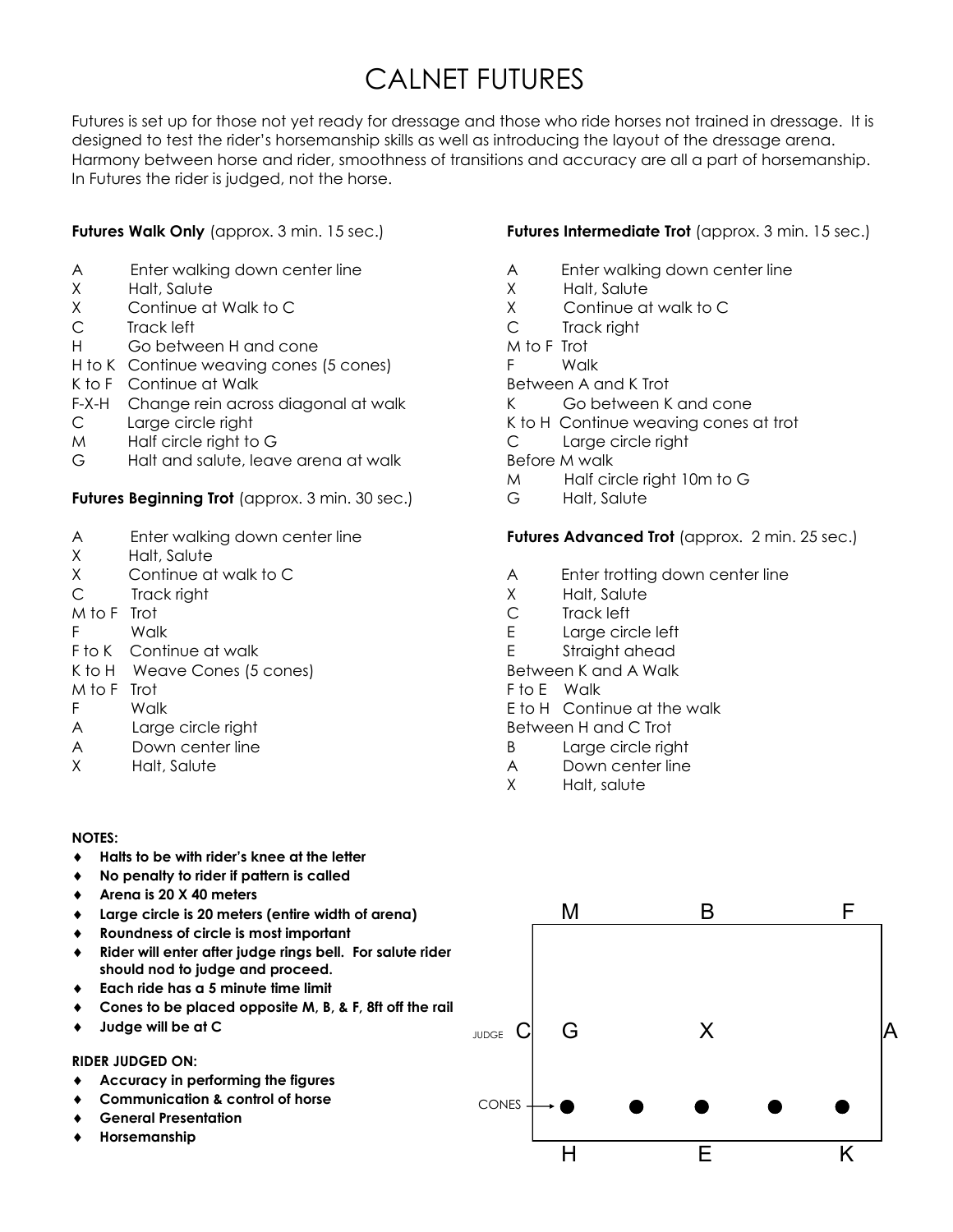

# **Showmanship at CALNET**



- 1. Start at Cone 1
- 2. Trot from Cone 1 to Cone 2.
- 3. At Cone 2 stop and set up for inspection.
- 4. After dismissal, Back up, Halt, Turn 90°to the right and walk to Cone 3.
- 5. At Cone 3 halt, then walk forward and line up.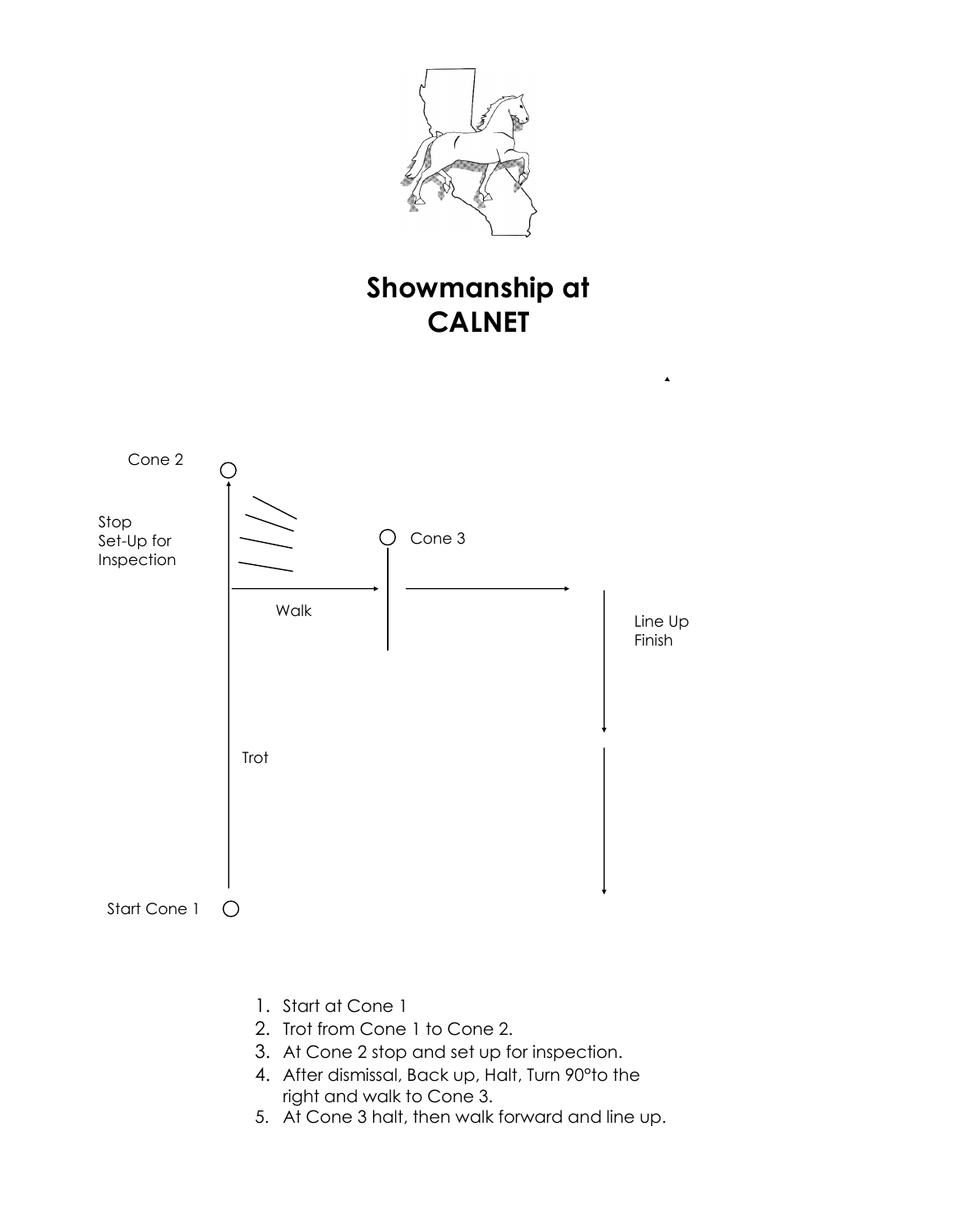

# **Polebending Rules & Pattern**

- 1. Polebending is a timed event.
- 2. Each athlete may begin from a walking or running start at their option.
- 3. The time begins and ends when the horse's nose crosses the start/finish line.
- 4. Athletes may begin on either side of the poles & then run the pattern accordingly.<br>5. Failure to follow the course or breaking to a faster agit shall result in the
- Failure to follow the course or breaking to a faster gait shall result in the following penalties:

First error - 5 second penalty. Second error - 10 second penalty. Third error - 15 second penalty.

- 6. A 5 second penalty will be assessed for knocking over a pole. Touching a pole is not penalized.<br>6. The judge, at his/her discretion may disauglify an athlete for excessive use of crop or whip.
- The judge, at his/her discretion may disqualify an athlete for excessive use of crop or whip.

#### Patterns:

Six upright poles shall be placed in a straight line 21 feet apart and 21 feet from the start/finish line.

Walk Pattern (Class 50, 51, 52) Walk straight up; Walk weave back and walk weave out again; Walk straight back.

Beginning Trot Pattern (Class 53, 54, 55) Trot straight up; Walk weave back and walk weave out again; Trot straight back.

Intermediate & Advanced Trot Pattern (Class 56, 57, 58, 59) Trot straight up; Trot weave back and trot weave out again; Trot straight back.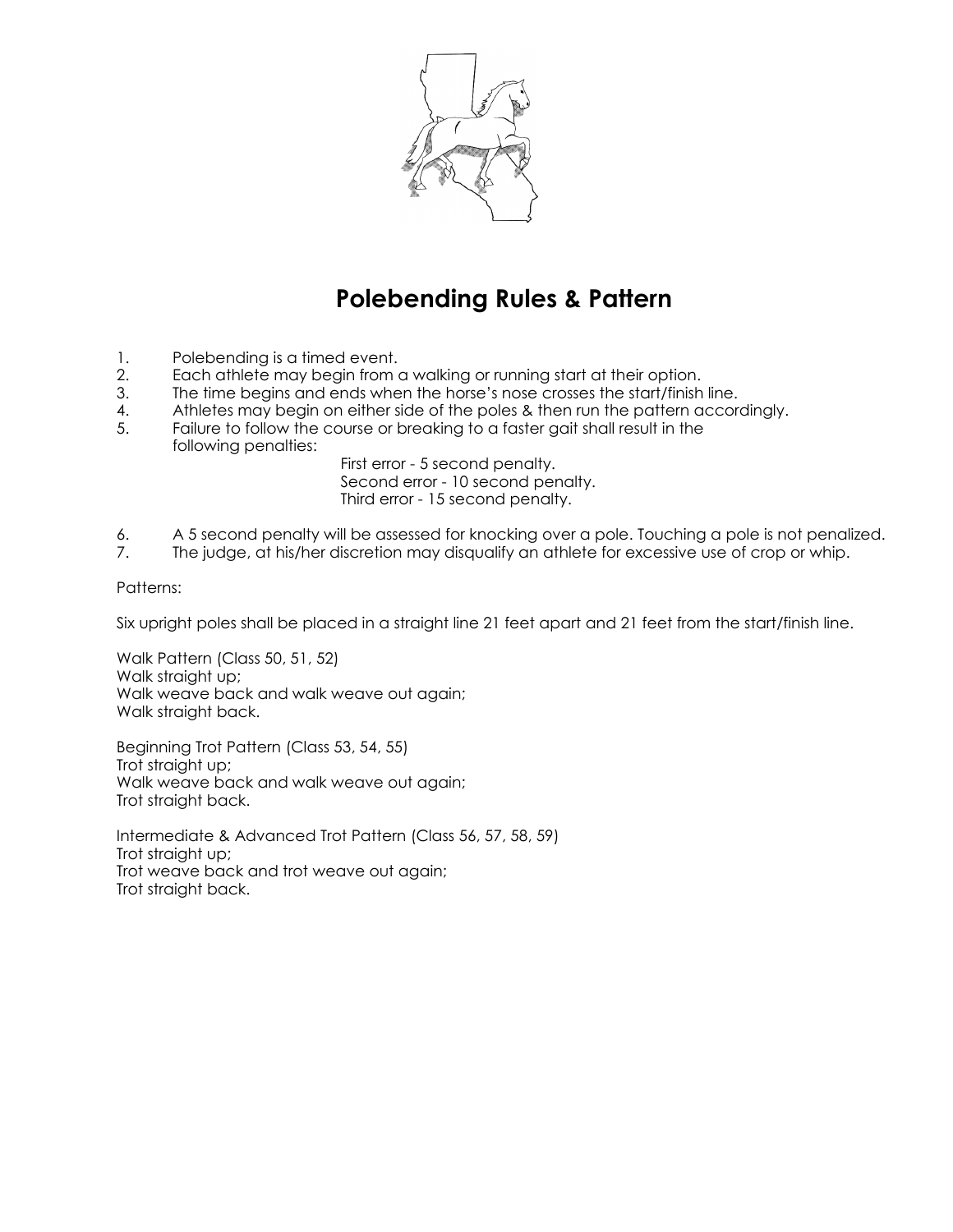

*CALNET* 

# **State Championship Sponsorship Packages**

### **\$2,500 - EVENT SPONSOR**

- Advertisement in program 2 pages
- Related signage around LAEC

#### **\$1,000 - PROGRAM SPONSOR-** sponsor a local program at the show

- Full page advertisement in program
- $\Diamond$  Please specify program that you wish to sponsor  $\Box$

#### **\$750 - CLINIC SPONSOR-** clinics for riders, coaches, judges etc.

Full page advertisement in program

#### **\$500 - ARENA SPONSOR**

½ Page advertisement in program

#### **\$250 - RIDER SPONSOR**

- $\sqrt{1/4}$  page advertisement in program
- $\Diamond$  Name of rider that you wish to sponsor  $\Box$

#### **\$100 - VOLUNTEER SPONSOR**

 $\Diamond$  Name of the volunteer that you wish to sponsor  $\Box$ 

#### **\$50 - CLASS SPONSOR**

Present ribbons, name announced before/after class

#### **\$25 - AWARD SPONSOR**

 $\Diamond$  Name listed in program.



| Enclosed is my check for \$ Please charge my Visa __ MC __ AmEx __ for \$                                                                                                         |  |  |  |
|-----------------------------------------------------------------------------------------------------------------------------------------------------------------------------------|--|--|--|
|                                                                                                                                                                                   |  |  |  |
|                                                                                                                                                                                   |  |  |  |
|                                                                                                                                                                                   |  |  |  |
|                                                                                                                                                                                   |  |  |  |
|                                                                                                                                                                                   |  |  |  |
|                                                                                                                                                                                   |  |  |  |
| Ride On ATTN: Sara Jones 10860 Topanga Canyon Blvd., Chatsworth, CA 91311<br>Phone (818) 700-2971 Sara@RideOn.org<br>Ride On is a 501(c)(3)Non-profit Corporation. www.RideOn.org |  |  |  |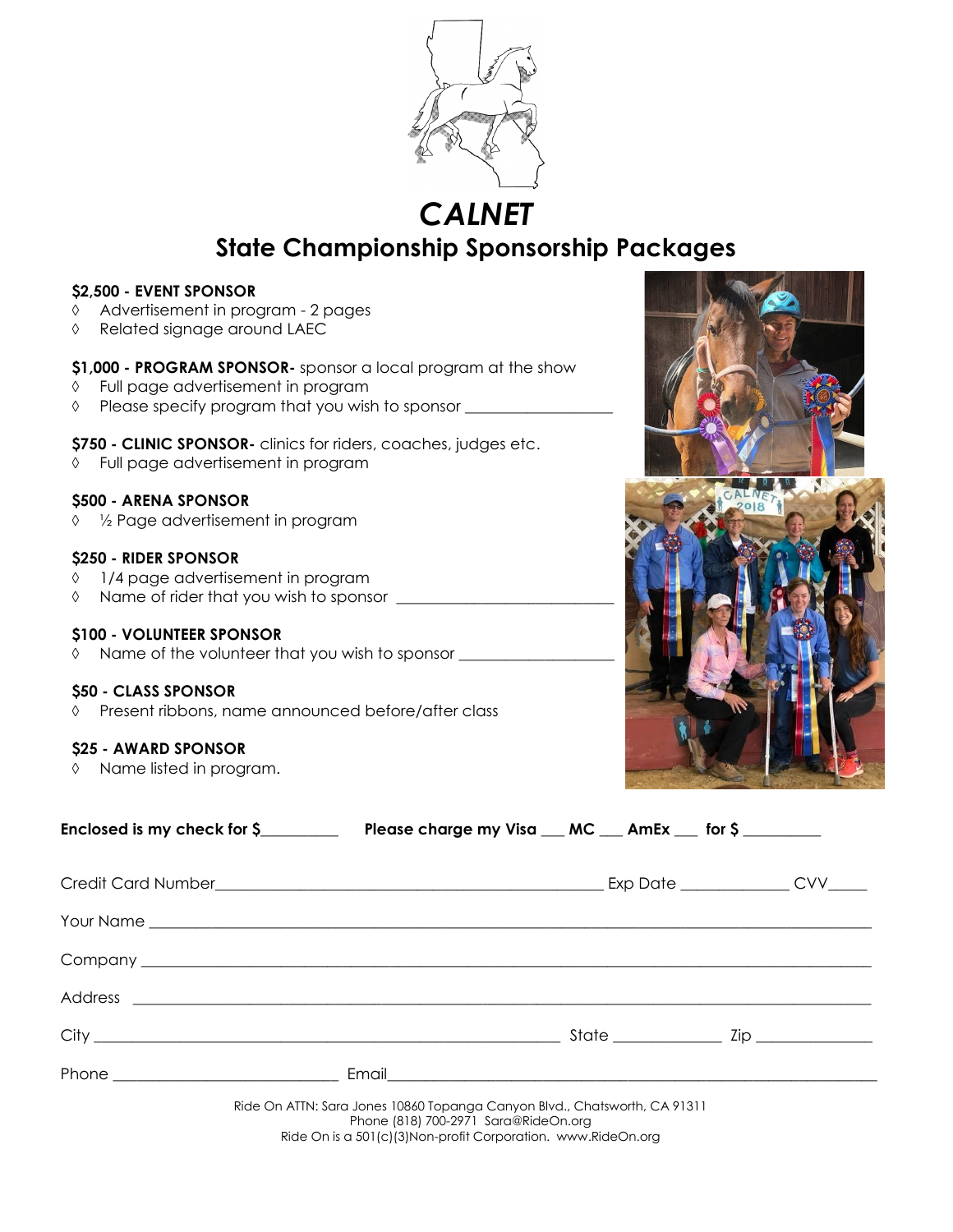

## **Hotels in the Burbank Area**

Residence Inn Downtown Burbank 818.260.8787 \$249/Night 321 S. First Street – Burbank, CA 91502 Pets OK with \$100 Cleaning Fee

Spring Hill Suites Downtown Burbank 818.524.2730 \$169/Night 549 S. San Fernando Blvd. – Burbank, CA 91502 No Pets

Holiday Inn Media Center Downtown Burbank 818.841.4771 \$162/Night 150 E. Angeleno Avenue – Burbank, CA 91506 No Pets

Courtyard Marriott Empire Center 818.843.5500 \$179/Night 2100 W. Empire Avenue – Burbank, CA 91504 No Pets

Extended Stay America Empire Center 818.567.0952 \$119/Night 2200 W. Empire Avenue – Burbank, CA 91504 Pets OK w/Cleaning Fee

Hotel Amarano Toluca Lake 818.842.8887 \$189/Night 322 N. Pass Avenue – Burbank, CA 91505 Pets OK

Best Western Plus Media Center Inn & Suites Toluca Lake 818.842.1900 \$188/Night Tangerine Hotel Toluca Lake 818.843.1121 \$159/Night 3901 W. Riverside Drive – Burbank, CA 91505 No Pets

Marriott Burbank **Airport** 818.843.6000 \$188/Night 2500 N. Hollywood Way – Burbank, CA 91505 Pets OK

Burbank Ramada Airport 818.843.5955 \$110/Night 2900 N. San Fernando Blvd. – Burbank, CA 91504 No Pets

Hampton Inn & Suites **Airport** 818.768.1106 \$159/Night 7501 N. Glenoaks Blvd. – Burbank, CA 91504 No Pets

Portofino Inn Burbank Rancho 818.848.5100 \$108/Night 924 W. Olive Avenue – Burbank, CA 91506 No Pets

Coast Anabelle Hotel Burbank Rancho 818.845.7800 \$209/Night 2021 W. Olive Avenue – Burbank, CA 91506 No Pets

Safari Inn Burbank Rancho 877.411.3436 \$169/Night 1911 W. Olive Avenue – Burbank, CA 91506 Pets/\$25 per night + \$250 Deposit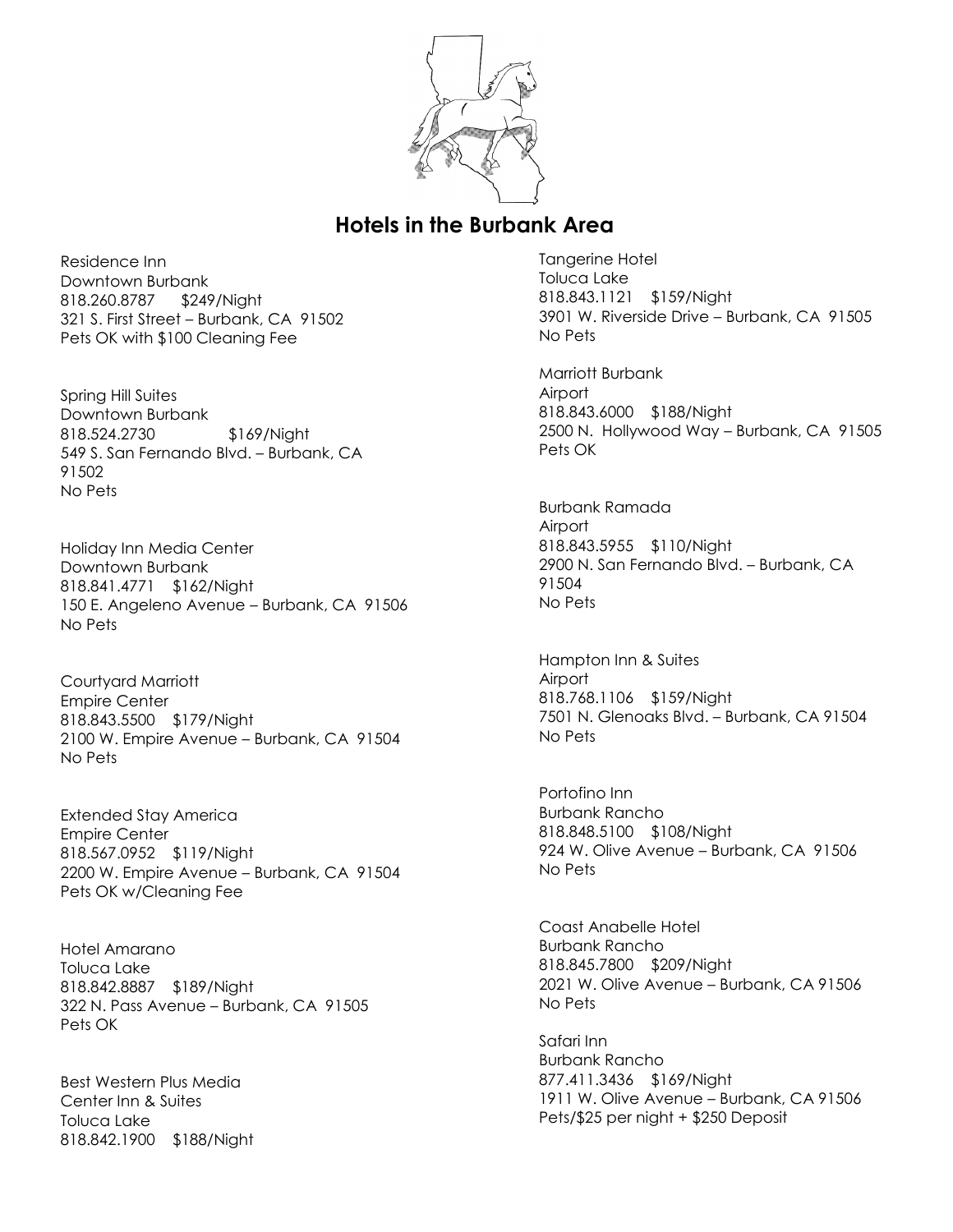

*Release*

*This is an important legal document. Please read this carefully. Fill in the information on the reverse and sign this release in ink.*

**Participant's Full Name (please print)** 

❑Athlete/Rider **QProgram Volunteer**<br>QProgram Coach ❑Horse Owner ❑CALNET Show Volunteer \_\_\_\_\_\_\_\_\_\_\_\_\_\_\_\_\_\_\_\_\_\_\_\_\_\_\_\_\_\_\_\_\_\_\_\_\_\_ ❑CALNET Show Staff

*Riding Program (please print)*

I, the undersigned parent and/or legal guardian/conservator of the participant named, or participant if 18 years of age or older (hereafter referred to as the "Participant"), hereby request permission for the Participant to participate in the Annual State Championships for Riders with Disabilities (hereafter referred to as the "CALNET Show").

I understand that there are risks and hazards inherent in handling and riding horses and in participating in the CALNET Show and that the behavior of horses cannot always be predicted or controlled and that participating in the CALNET Show carries with it the risk of serious injury or death to me or my horse. To help minimize the risks associated with my participation in the CALNET Show, I agree to wear a helmet at all times while mounted and to otherwise fully comply with instructions from the Show Committee and the Show rules and guidelines, which are incorporated herein by this reference. I represent and warrant to you that the Participant is physically and mentally able to participate in the CALNET Show. I further represent and warrant that, if I am a competing athlete, I have obtained a signed, written medical certificate from a licensed physician certifying there is no medical or physical reason why the Participant cannot participate in mounted equestrian activities such as the CALNET Show and that such certificate has been filed with the riding program named above.

### *LIABILITY RELEASE:*

On behalf of the Participant and myself, I acknowledge that the Participant will voluntarily be using the facilities and participating in the CALNET Show at his/her own risk and assumes all risks associated with such participation. In consideration of the Participant being permitted to participate in the CALNET Show, I, on my own behalf, and on behalf of the Participant, his/her heirs, beneficiaries, administrators, executors, and assigns, do hereby, without reservations, waive, release, acquit and forever discharge the said CALNET Show, all participating Operating Centers, CALNET, the California Network for Equestrian Therapy, Unlimited, the Los Angeles Equestrian Center, the Los Angeles Department of Recreation and Parks, all individual volunteers and the owner of any horses leased or loaned to the Participant for the CALNET Show, Ride On LA, their representatives, officers, agents, sponsors and employees from suits, claims, demands or assertions of liability of any nature whatsoever, for personal injuries, property damage, injury to the incorporeal interests, or other like damages occasioned by, arising from, or otherwise connected with the Participant's participation in said program; and do hereby covenant that no action at law or suit shall ever be brought against the aforementioned representatives, officers, agents, sponsors or employees on account of any matter above set forth.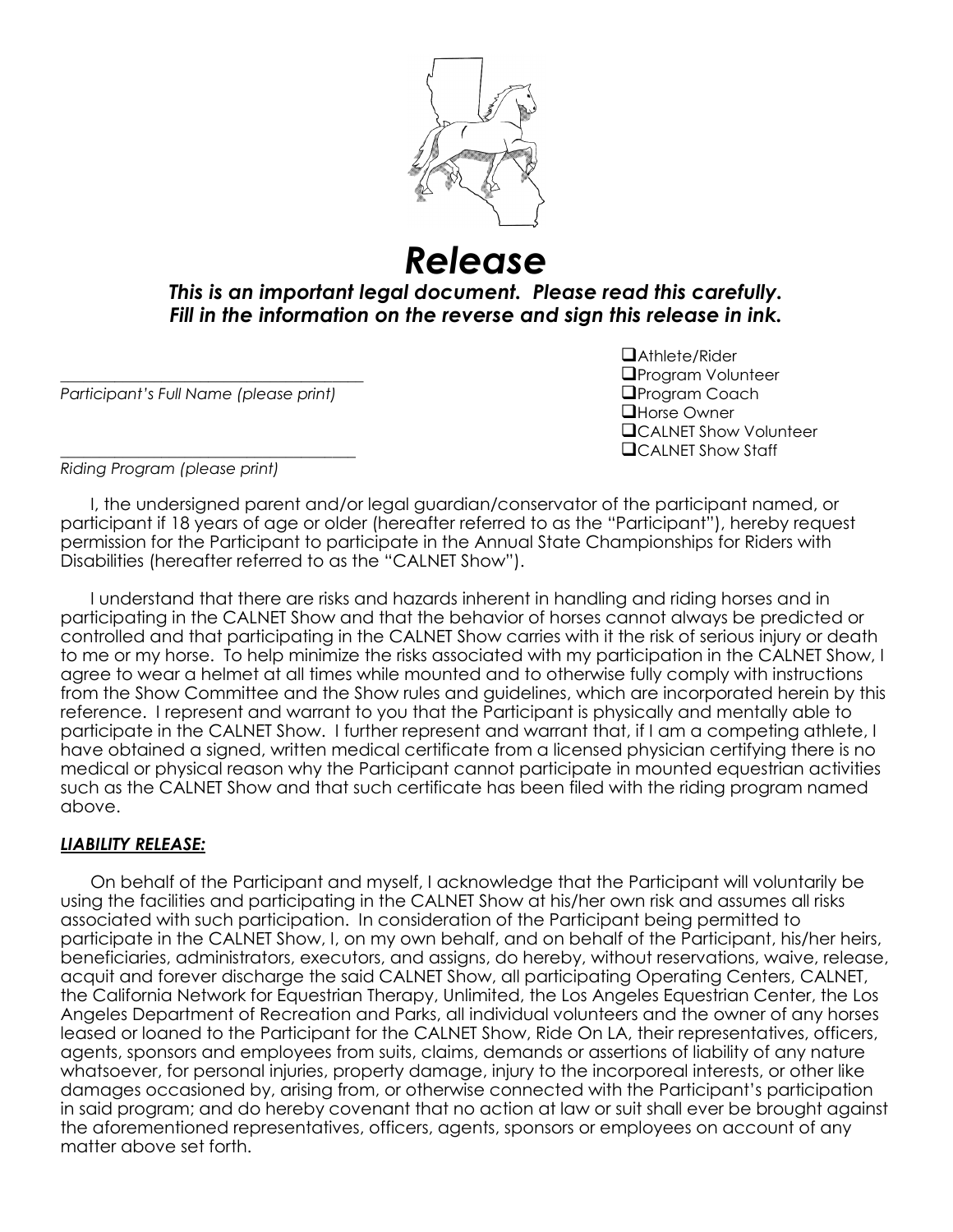### *MEDIA RELEASE:*

I understand that the Participant's photograph, voice, or likeness may be used by CALNET, or its licensees. I am specifically granting permission to use the likeness, voice, and words of the Participant in television, radio, films, newspapers, magazines and other media; and in communicating the purposes and activities of this show and in appealing for funds in support of such activities as this group may engage in, without compensations of any kind to the Participant. I also release and authorize the Participant's school, group home, or other organization to release the Participant's name, address, and phone number to this group so that Participant can be kept informed of future activities.

### *MEDICAL TREATMENT:*

In the event of any injury or medical condition experienced by the Participant at the CALNET Show, I am authorizing you to take such measures and arrange for such medical and hospital treatment as you may deem advisable for the health and well-being of the participant. I further agree to pay for such services and to save the CALNET Show, all participating Operating Centers, CALNET, LAEC, their representatives, officers, agents and employees harmless.

### *AUTOMATIC RENEWAL:*

In consideration of the logistical challenges and time constraints involved in renewing releases each year for Participants and Riding Programs alike, this release shall remain in effect, year after year, until specifically revoked in writing and delivered to CALNET. By signing these Releases Participant agrees that CALNET, all Riding Programs involved in the CALNET Show and all entities named in this and future releases, shall be released from liability as if the release had been executed in the year the show takes place.

## *I have read the foregoing releases and the attached Show Rules and agree to be bound by them.*

| (Signature of Conservator, Parent or Guardian |
|-----------------------------------------------|
| Home Telephone                                |
| <b>Business Telephone</b>                     |
| State, Zip                                    |
|                                               |

*E-mail*

*This is an important legal document. Please read this carefully. Fill in the information and sign this release in ink.*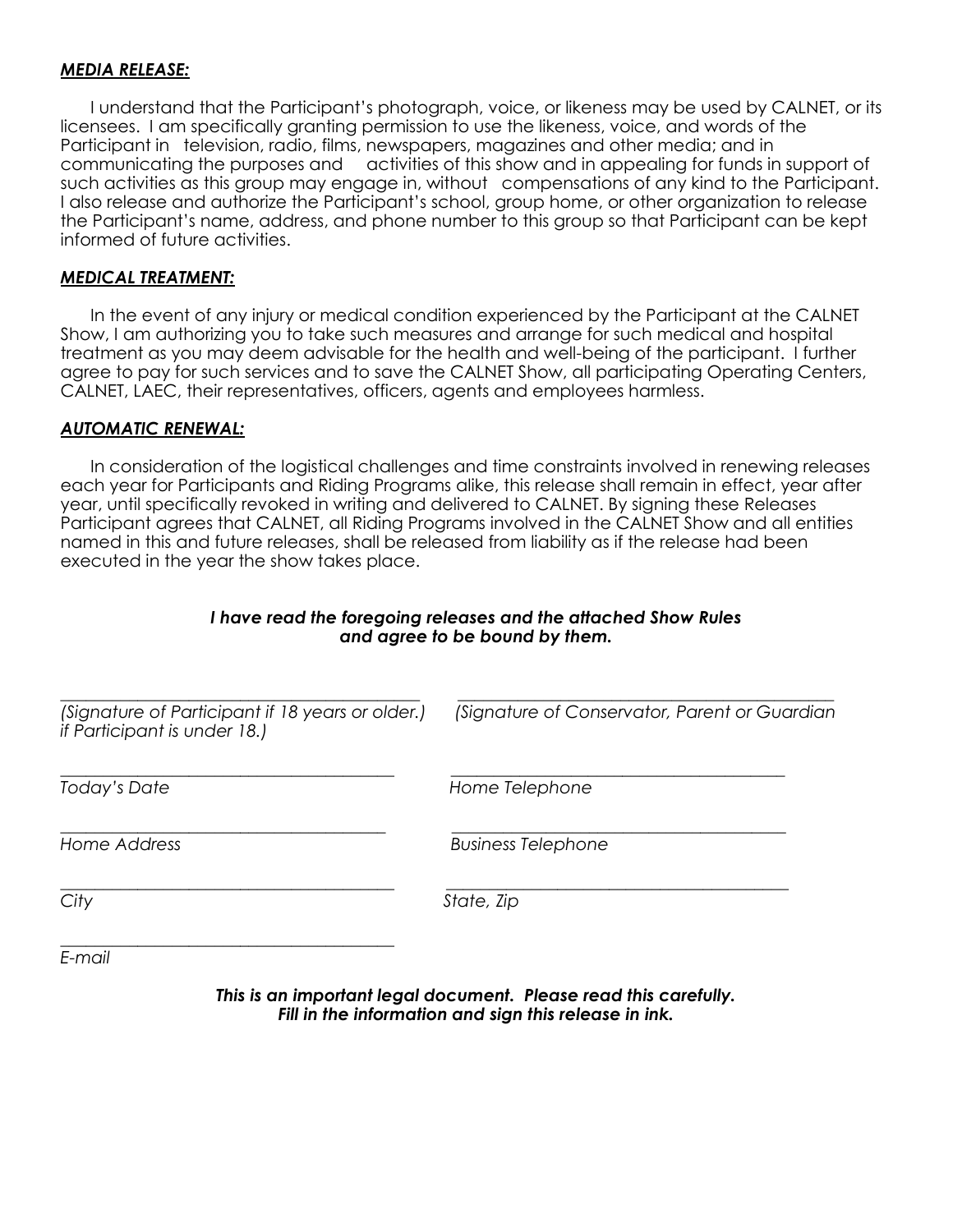# *Class Changes/Scratches*

*Please email to Sara@RideOn.org or deliver to LAEC Show Office.*

| Operating Center: <u>__________________________________</u> Coach: __________________________ |  |
|-----------------------------------------------------------------------------------------------|--|
| Scratch Class #:_______________________________Class Name:______________________              |  |
| Scratch Class #:______________________________Class Name:_______________________              |  |
|                                                                                               |  |
|                                                                                               |  |
|                                                                                               |  |
|                                                                                               |  |

For Office Use Routing: ❑Database ❑Announcer ❑Clipboards ❑Awards ❑File

## *Class Changes/Scratches*

*Please email to Sara@RideOn.org or deliver to LAEC Show Office.*

| Scratch Class #:______________________________Class Name:_______________________ |
|----------------------------------------------------------------------------------|
| Scratch Class #:______________________________Class Name:_______________________ |
| Add Class #:_________________________________Class Name:________________________ |
|                                                                                  |
|                                                                                  |
| For Office Use Routing: QDatabase QAnnouncer QClipboards QAwards QFile           |

## *Class Changes/Scratches*

*Please email to Sara@RideOn.org or deliver to LAEC Show Office.*

|                                                                                               | Rider No. ________________________________                                                                     |
|-----------------------------------------------------------------------------------------------|----------------------------------------------------------------------------------------------------------------|
| Operating Center: <u>__________________________________</u> Coach: __________________________ |                                                                                                                |
| Scratch Class #:______________________________Class Name:_______________________              |                                                                                                                |
| Scratch Class #:________________________________Class Name:_____________________              |                                                                                                                |
| Add Class #:__________________________________Class Name:_______________________              |                                                                                                                |
|                                                                                               |                                                                                                                |
|                                                                                               | Processed: 2008 2009 2010 2021 2022 2023 2024 2022 2022 2023 2024 2022 2023 2024 2022 2023 2024 2025 2026 2027 |
|                                                                                               |                                                                                                                |

For Office Use Routing: ❑Database ❑Announcer ❑Clipboards ❑Awards ❑File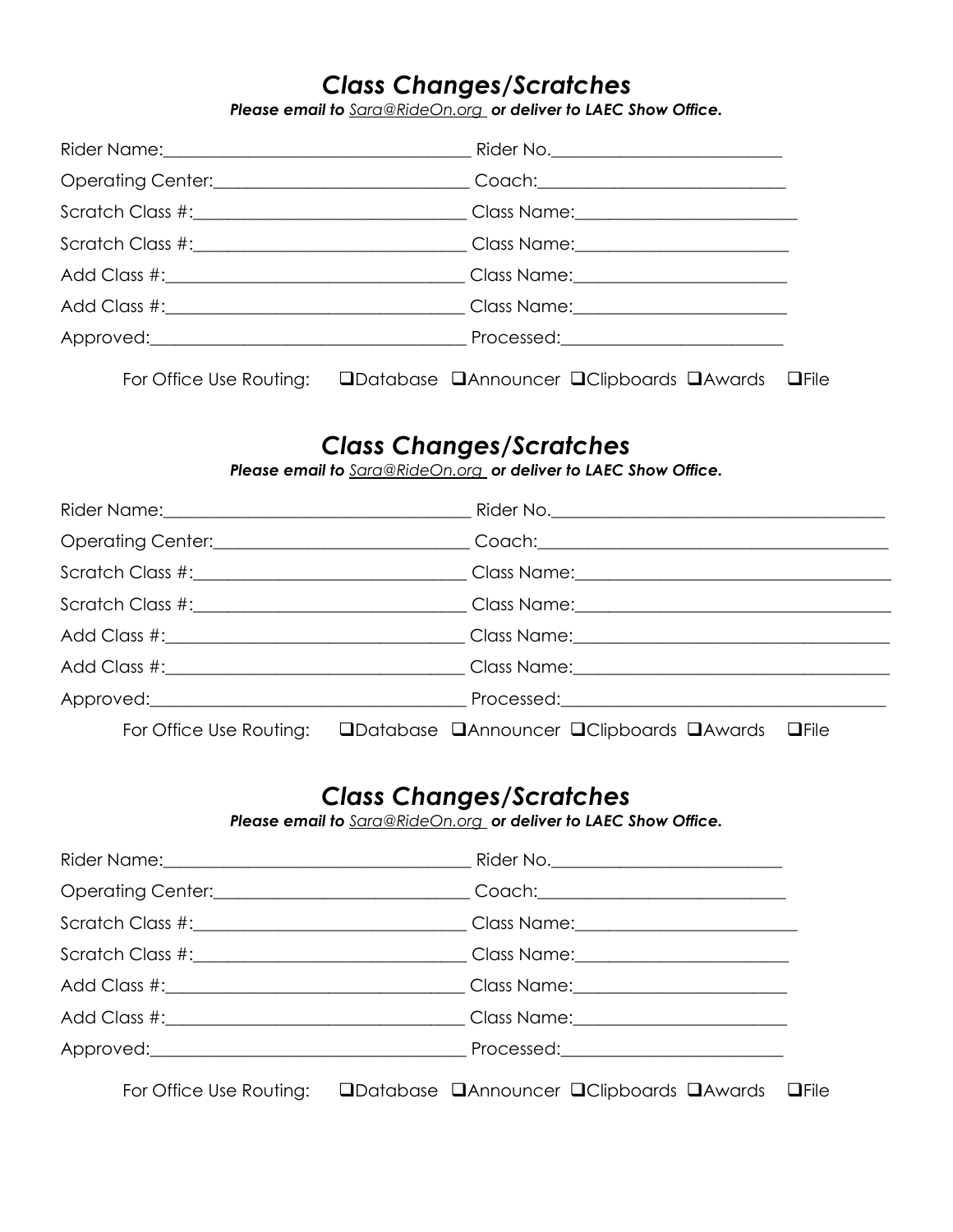

## *Please fill out one Entry form per rider. Maximum 6 classes per rider.*

| Rider Name: \\ower{\math}\$\sqrt{\math}\$\sqrt{\math}\$\sqrt{\math}\$\sqrt{\math}\$\sqrt{\math}\$\sqrt{\math}\$\sqrt{\math}\$\sqrt{\math}\$\sqrt{\math}\$\sqrt{\math}\$\sqrt{\math}\$\sqrt{\math}\$\sqrt{\math}\$\sqrt{\math}\$\sqrt{\math}\$\ |   |                             |                   |                          |
|------------------------------------------------------------------------------------------------------------------------------------------------------------------------------------------------------------------------------------------------|---|-----------------------------|-------------------|--------------------------|
|                                                                                                                                                                                                                                                |   |                             |                   |                          |
| <b>Primary Diagnosis</b>                                                                                                                                                                                                                       |   | <b>Skill Level</b>          | <b>Aides</b>      | <b>Riding Preference</b> |
| <b>Physical Disability</b><br>⊔                                                                                                                                                                                                                | ❏ | Walk Only                   | $\square$ 3 Aides | $\Box$ English           |
| Cognitive Disability<br>❏                                                                                                                                                                                                                      | ⊔ | Beginning Trot              | $\square$ 2 Aides | $\Box$ Western           |
|                                                                                                                                                                                                                                                |   | Intermediate Trot           | $\Box$ 1 Aide     |                          |
|                                                                                                                                                                                                                                                | ப | Advanced Trot               | $\Box$ 0 Aides    |                          |
|                                                                                                                                                                                                                                                | ⊔ | <b>Beg Canter/Lope</b>      |                   |                          |
|                                                                                                                                                                                                                                                | ⊔ | Intermediate Canter/Lope    |                   |                          |
|                                                                                                                                                                                                                                                | ப | <b>Advanced Canter/Lope</b> |                   |                          |
| NOTES:                                                                                                                                                                                                                                         |   |                             |                   |                          |

| <b>Class Number</b><br>(Limit 6) | <b>Class Name</b> |  |
|----------------------------------|-------------------|--|
|                                  |                   |  |
|                                  |                   |  |
|                                  |                   |  |
|                                  |                   |  |
|                                  |                   |  |
|                                  |                   |  |
|                                  |                   |  |

\_\_\_\_\_\_\_\_\_\_\_\_\_\_\_\_\_\_\_\_\_\_\_\_\_\_\_\_\_\_\_\_\_\_\_\_\_ \_\_\_\_\_\_\_\_\_\_\_\_\_\_\_\_\_\_\_\_\_\_\_\_\_\_\_\_\_\_\_\_\_\_\_\_\_\_\_\_\_\_\_\_\_\_\_

Coach Name Coach Signature